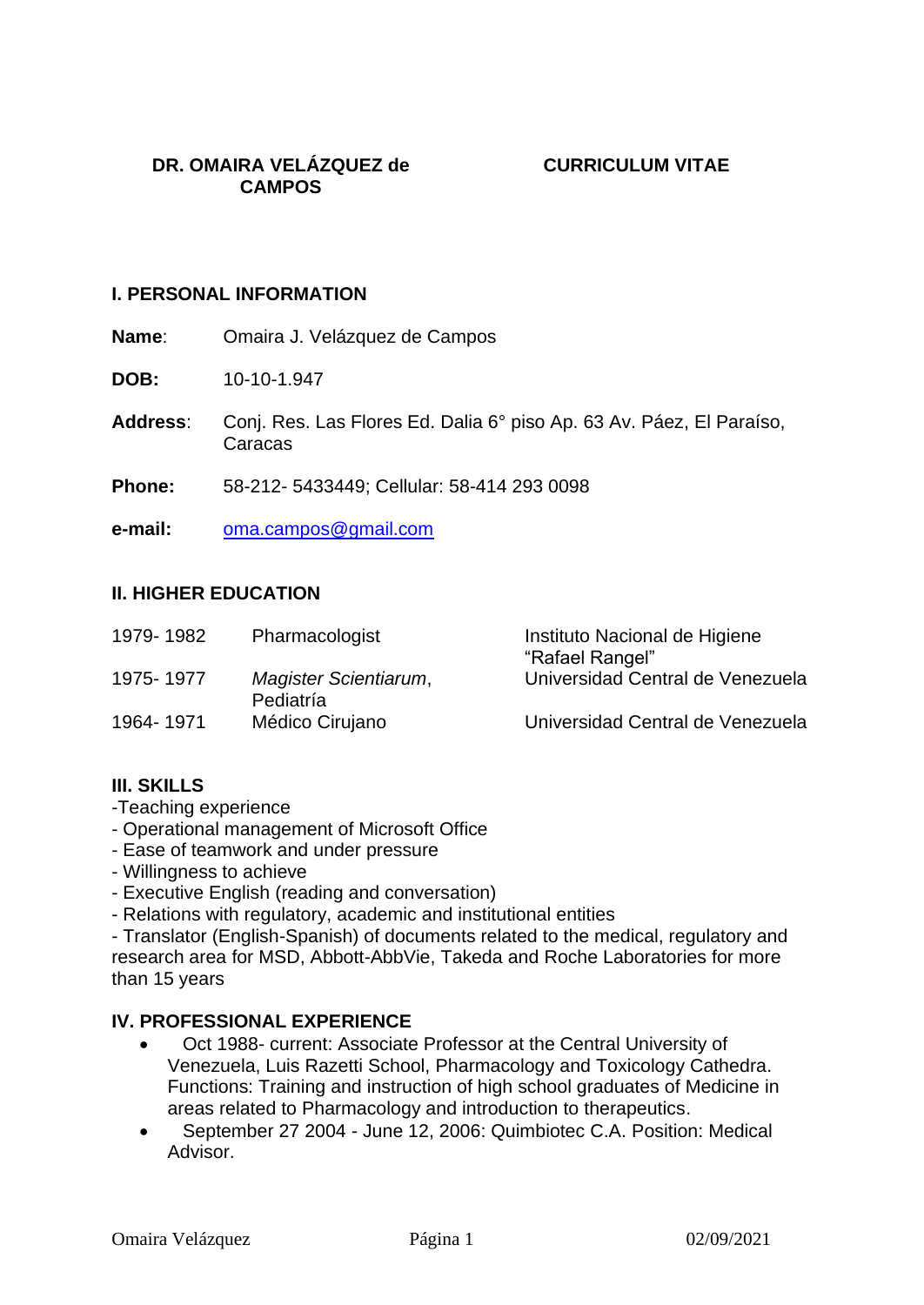- June 2002- Sept. 2004: ICRMS (Investigation and Clinical Research for Marketing Services). Position: President.
- August 2000- May 2002: AstraZeneca S.A. Position: Medical Director.
- September 1999- December 1999: Rhone- Poulenc Rorer. Position: Medical Director.
- February 1992- October 1998: Pfizer S.A. Position: Medical Advisor.

### **V. COURSES AND TRAINING**

- Feb 2001, Venezuela (Course promoted by the Medical Department of **AstraZeneca Venezuela**) **Site Preparation, monitoring and closure. SOP N° 4 training Level 3. Protocol Development and Approval SOP N° 8 training Level 2.**
- Ago 2000, Ecuador **Adverse Event Report SOP training. Investigator Brochure. Site Preparation Consent Form. Level 2. AstraZeneca**
- Oct 1997, Colombia **Field Monitoring Workshop. Pfizer Labs**
- Nov 1996, NY, USA **Medical Training Seminar. Pfizer Labs**
- June 1996 Canadá **Medical Marketing Meeting. Pfizer Labs**
- Apr 1996 Caracas **Leadership. Pfizer Labs**
- Feb 1996 Florida, USA **Latin- American Antibiotic Medical Marketing Meeting. Pfizer Labs**
- Nov 1994 NY, USA **Medical Training Seminar. Pfizer Labs**
- Oct 1993 NY, USA **Medical Training Seminar. Pfizer Labs**

# **VI. EXPERIENCE IN CLINICAL STUDIES**

- a. Review and elaboration of protocols, selection of research centers, training of researchers, monitoring, final report, medical writing. Clinical studies in the following areas: Infectology, Cardiology, Oncology.
- b. Training in Standard Operating Procedures (SOP) and Good Clinical Practices (researchers, monitors)
- c. Preparation for audits
- d. Coordination of the following Clinical Studies in the last 5 years:
- DermaQ® vs Baycutén® in subjects with inflammatory skin processes associated with suspected bacterial and / or fungal infection. 2014 Published: Rondón L, A (†); Roye, R; Salazar A; Infant C; Linares, M; Sesto D; Durán, Y; Placencio G; Velázquez de C, O. Comparative study of efficacy, tolerability and safety of mometasone furoate, in combination with mupirocin and clotrimazole (DermaQ®) vs. the combination dexamethasone, neomycin and clotrimazole (Baycutén®) in subjects with inflammatory skin processes associated with suspected bacterial and / or fungal infection. http://www.revistaavft.com/avft\_32\_3\_2013/estudio\_comparativo.pdf
- (2016-17) (Cancelled due to equipment nonexistence in hospitals: Enzymatic Leprit in Postprandial Distress Functional Dyspepsia)

# **VII. TEACHING ACTIVITIES IN THE LAST FIVE YEARS**

(Teaching at the undergraduate level. 4th year medical students)

- Clinical Pharmacology
- Local Anesthetics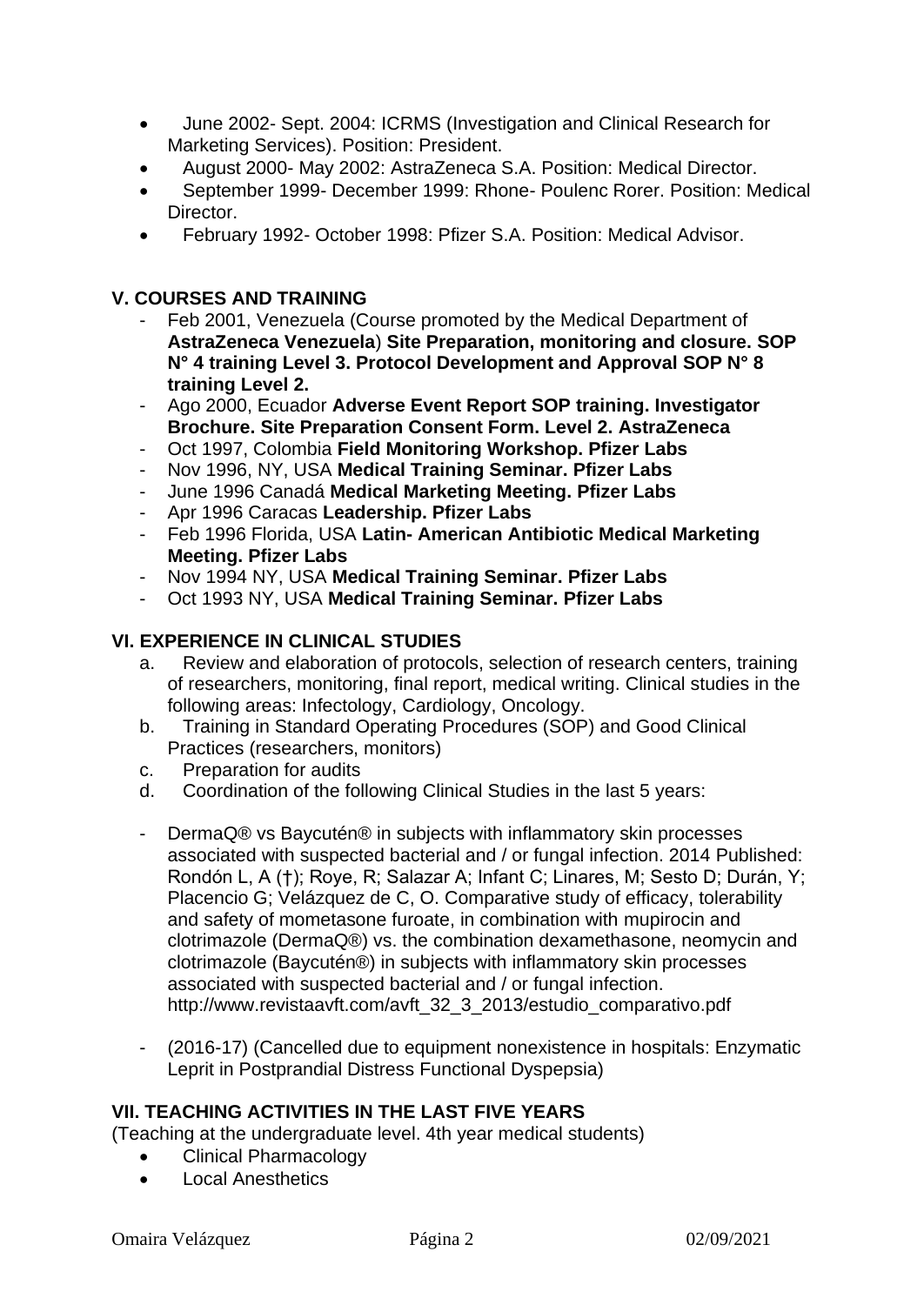- NSAIDs (Nonsteroidal Anti-inflammatory Drugs)
- Psychotropic drugs
- Thyroid
- Cardiovascular Seminar
- Psychotropic Seminar
- Support for antibiotic classes
- **Introductory Pharmacology Practice**
- Pharmacokinetic Practice
- Pharmacodynamic Practice
- Pharmacokinetic application seminar
- Dose Calculation Practice

### **VIII. SUPPORT TO TEACHING:**

### A) **Undergraduate:**

• Review and update of the Guide to Practical Exercises of the Cathedra of Pharmacology and Toxicology (Luis Razetti Medical School). UCV. Faculty of Medicine, 2013-2014 and 2014-2015 MA Rodríguez MA, Velázquez de Campos O, Padron-Nieves, M. Angeli M, Gimón Y. General Practice Guide for the Pharmacology Subject. Chair of Pharmacology and Toxicology at the Luis Razetti School. UCV Faculty of Medicine. Edited with the Latex program

### B) **Postgraduate:**

• Postgraduate Classes 2019 Pediatric Pharmacology Subject for students of the Nursing Specialization in Childcare and Pediatrics and the Pediatric Critical Medicine Specialization for Nursing, both attached to the Faculty of Medicine operating in the JM de los Ríos Children's Hospital.

### **IX. PARTICIPATION IN SCIENTIFIC ACADEMIC EVENTS IN THE LAST 5 YEARS:**

- o "Can dementia be prevented?" II Neuroscience Update Sessions May 2014
- o Talk: Importance of Clinical Pharmacology for the Medical Student Within the framework of the XXV Research Conference "Dr. Francisco de Venanzi" November 2016
- o Talk: "Problems in the prescription of medications in Venezuela" X Congress of Pediatric Dentistry September 22, 2019
- o Talk: "Problems in the prescription of drugs in Venezuela" XXVIII DAYS OF INVESTIGATION Dr. Francisco De Venanzi November 28, 2019

### **X. PUBLICATIONS IN THE LAST 7 YEARS**

o Rondón L, A (†); Roye, R; Salazar A; Infant C; Linares, M; Sesto D; Durán, Y; Placencio G; Velázquez de C, O. Comparative study of efficacy, tolerability and safety of mometasone furoate, in combination with mupirocin and clotrimazole (DermaQ®) vs. the combination dexamethasone, neomycin and clotrimazole (Baycutén®) in subjects with inflammatory skin processes